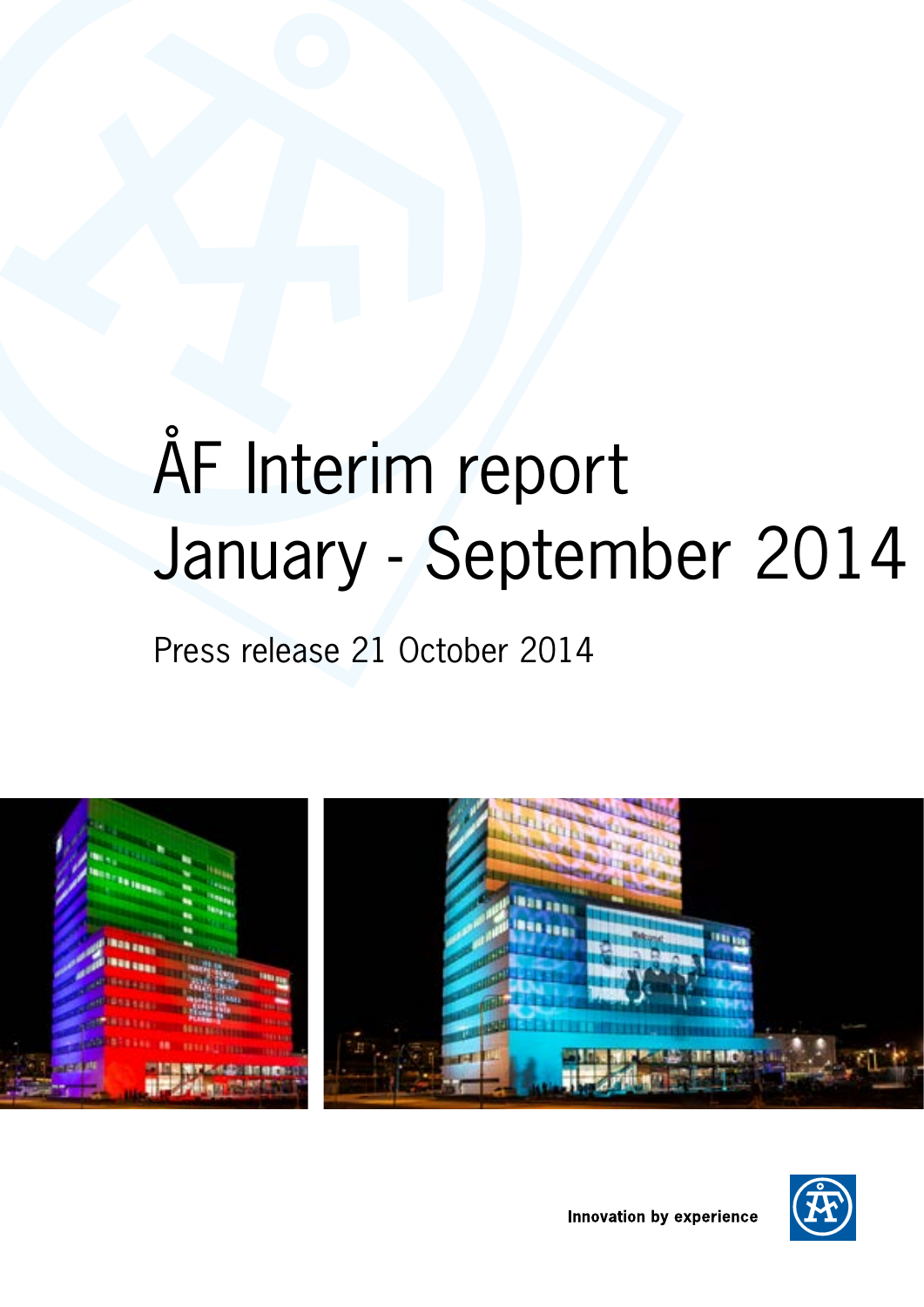# Third quarter 2014

- Net sales amounted to SEK 1,873 million (1,770)
- Operating profit totalled SEK 120 million (130)
- Operating margin was 6.4 percent (7.4)
- Operating profit, excluding non-recurring items, totalled SEK 134 million (130)
- Operating margin, excluding non-recurring items, was 7.2 percent (7.4)
- Profit after tax totalled SEK 79 million (92)
- Earnings per share, before dilution: SEK 1.03 (1.15)

# January - September 2014

- Net sales amounted to SEK 6,429 million (6,046)
- Operating profit totalled SEK 528 million (449)
- Operating margin was 8.2 percent (7.4)
- Operating profit, excluding non-recurring items, totalled SEK 542 million (504)
- Operating margin, excluding non-recurring items, was 8.4 percent (8.3)
- Profit after tax totalled SEK 382 million (319)
- Earnings per share, before dilution: SEK 4.95 (4.02)

# A few words from the President

ÅF's operating profit, excluding non-recurring effects from the sale of Russian subsidiary Lonas in July, amounted to SEK 134 million (130). These are the highest third quarter earnings ÅF has ever reported, and the same applies to the first nine months of the year. The adjusted operating margin was 7.2 percent (7.4) for the third quarter.

The highest profitability was delivered by the Industry Division and the Infrastructure Division with operating margins of 9.5 (9.3) and 8.0 (9.4) percent, respectively. It is satisfying that these divisions, with over half of ÅF's total workforce, continue to gain market share and grow by about 15 percent in their respective fields. The International Division reported an operating margin of 5.9 percent (7.7), which is an improvement from 2014's first and second quarters. The Technology Division's market for advanced product development and IT continued to vary, and its operating margin was 5.0 percent (5.7).

ÅF's organic growth was 6.3 percent in the third quarter. ÅF now has a workforce of more than 7,000 highly qualified employees, with a stronger, more comprehensive range of engineering services than ever before. ÅF can also offer customers a pool of around 20,000 engineers from its own unique partner network. It is also gratifying that our strong position as an employer is being upheld. On 8 October ÅF was ranked, for the second year in a row, as Sweden's second most attractive employer in a survey conducted by Universum. Participating in the survey were 3,700 young professional engineers. ÅF was also named by Universum as one of the top 20 employers in Europe. It is a success factor that ÅF as a brand and a company is considered an ideal employer for engineers both in Sweden and internationally.

The outlook for the ÅF Group in late 2014 is cautiously positive. The infrastructure market remains strong in both Sweden and the rest of Scandinavia. Industrial activity remains at a satisfactory level, although uncertainty has increased slightly since the summer. The energy market continues to be influenced by low levels of investment in Europe, while opportunities continue to be good in the Asian and South American markets.

ÅF's most important goal is be the most profitable company among its closest comparable competitors in the industry and achieve an operating margin of at least 10 percent over a business cycle. This will be combined with growth – both organic and through acquisitions. In early 2014, new long-term objectives were introduced, which included increasing ÅF's revenue to at least EUR 2 billion by 2020.

Stockholm, Sweden – 21 October, 2014

Jonas Wiström President and CEO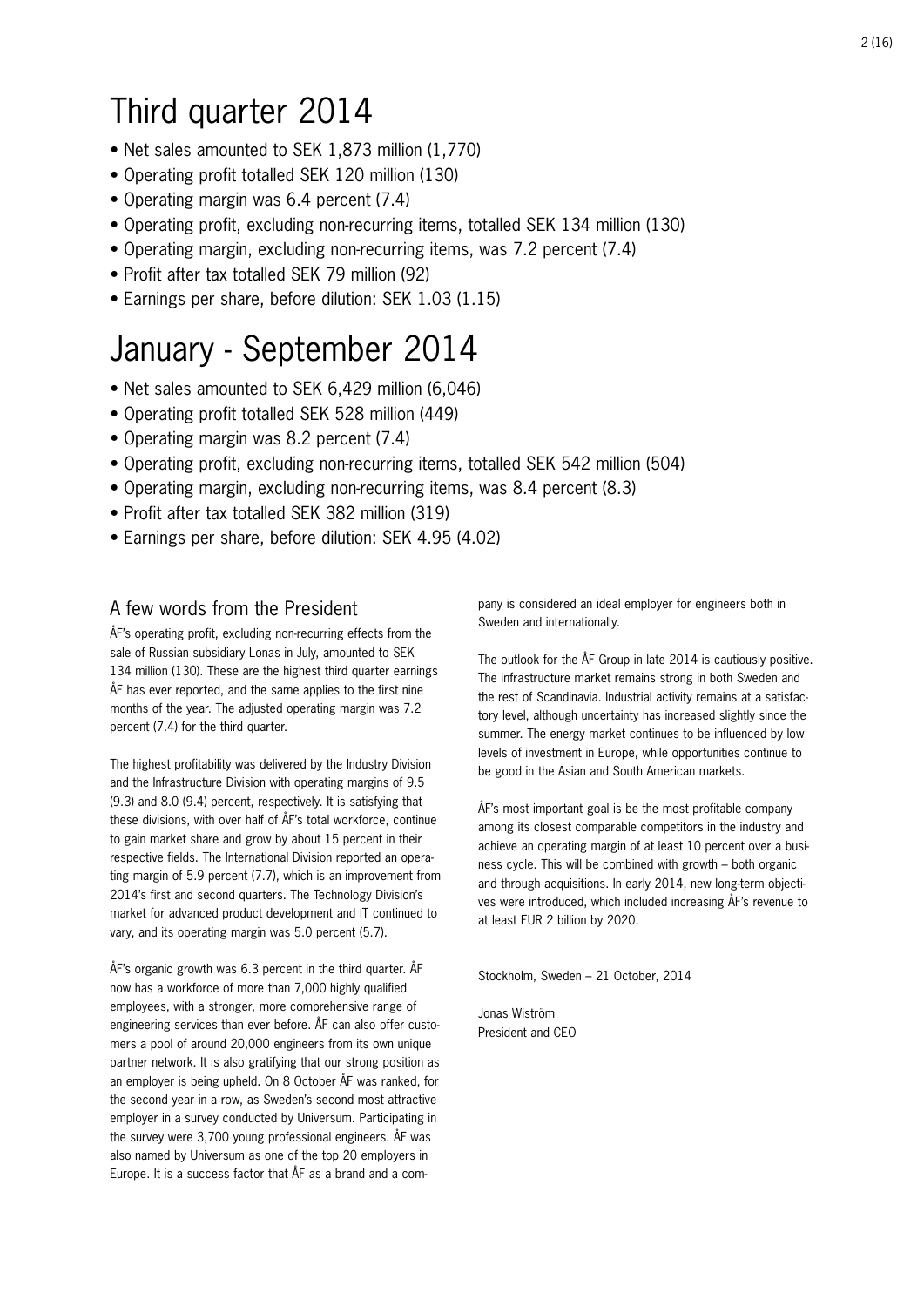# Net sales and earnings, July – September 2014

Net sales for the period totalled SEK 1,873 million (1,770). Organic growth was 6.3 percent. The sum of acquisitions and divested companies had a negative structural effect of 0.5 percent, so total growth was 5.8 percent. Excluding the divestment of the Russian subsidiary (see below), growth was 10.0 percent, of which 6.5 percentage points were organic.

Operating profit and operating margin were SEK 120 million (130) and 6.4 percent (7.4), respectively. As stated under the heading Acquisitions and divestments, all of the shares in subsidiary ZAO Lonas Technologia in Russia were divested during the period. The holding amounted to 75 percent. The sale resulted in a capital gain of SEK 18 million. The transaction also resulted in a negative translation difference of SEK -32 million, which was recognised in equity and because the divestment row encumbers the income statement. Adjusted for these items, earnings increased to SEK 134 million (130) and the operating margin amounted to 7.2 percent (7.4).

Capacity utilisation was 76.2 percent (74.3). The increase is mainly related to divestment of the Russian operation.

The quarter had the same number of working days as last year.

The recognised tax for the quarter was 28.8 percent of earnings before tax. The unusually high tax rate is explained by the fact that the negative translation differences attributable to the sale of Lonas is not tax deductible. Adjusted for this tax effect (ca. SEK 7 million), the recognised tax for the quarter would be 22.6 percent of earnings before tax.

# Net sales and earnings, January – September 2014

During the nine month period, net sales amounted to SEK 6,429 million (6,046). Of the 6.3 percent increase, 3.6 percentage points were related to organic growth. Adjusted for the divested Russian operation, growth was 10.0 percent, of which 6.0 percentage points were organic.

Operating profit and operating margin were SEK 528 million (449) and 8.2 percent (7.4), respectively. Net profit was affected by the divestment of the Russian operation, totalling SEK 14 million, and restructuring costs pertaining to the Spanish operation of SEK 7 million, while the previous year's earnings were affected by integration costs of SEK 55 million related to the acquisition of Epsilon.

The nine month period had the same number of working days as last year. Capacity utilisation was 75.9 percent (75.0).

The recognised tax was 23.7 percent of earnings before tax. Adjusted for exchange differences attributable to the sale of Lonas as previously mentioned, the recognised tax would be 22.3 percent.

| <b>KEY RATIOS</b>                               | Jul-Sept<br>2014         | Jul-Sept<br>2013         | Jan-Sept<br>2014 | Jan-Sept<br>2013 | Full year<br>2013 |
|-------------------------------------------------|--------------------------|--------------------------|------------------|------------------|-------------------|
| Net sales, MSEK                                 | 1,873.0                  | 1,769.6                  | 6,429.3          | 6,046.3          | 8,337.0           |
| Operating profit, MSEK                          | 120.1                    | 130.1                    | 527.6            | 448.8            | 722.5             |
| Operating margin, %                             | 6.4                      | 7.4                      | 8.2              | 7.4              | 8.7               |
| Operating profit excl non-recurring items, MSEK | 134.1                    | 130.1                    | 541.6            | 504.3            | 724.4             |
| Operating margin excl non-recurring items, %    | 7.2                      | 7.4                      | 8.4              | 8.3              | 8.7               |
| Profit after financial items, MSEK              | 111.6                    | 119.2                    | 501.0            | 413.8            | 677.3             |
| Earnings per share, before dillution, SEK 1)    | 1.03                     | 1.15                     | 4.95             | 4.02             | 6.70              |
| Net debt (-), MSEK                              | $\overline{\phantom{a}}$ | $\overline{\phantom{a}}$ | $-1,090.0$       | $-1,038.5$       | $-853.3$          |
| Net debt/EBITDA rolling 12-months, times        | $\overline{\phantom{a}}$ |                          | 1.1              | 1.5              | 1.0               |
| Net debt-equity ratio, %                        | ٠                        |                          | 28.4             | 29.8             | 23.2              |
| Total number of employees                       |                          |                          | 7,131            | 7.060            | 7,043             |
| Capacity utilisation rate, %                    | 76.2                     | 74.3                     | 75.9             | 75.0             | 75.1              |

 $1)$  A share split 2:1 was made on 17 June, 2014. Comparative figures are adjusted.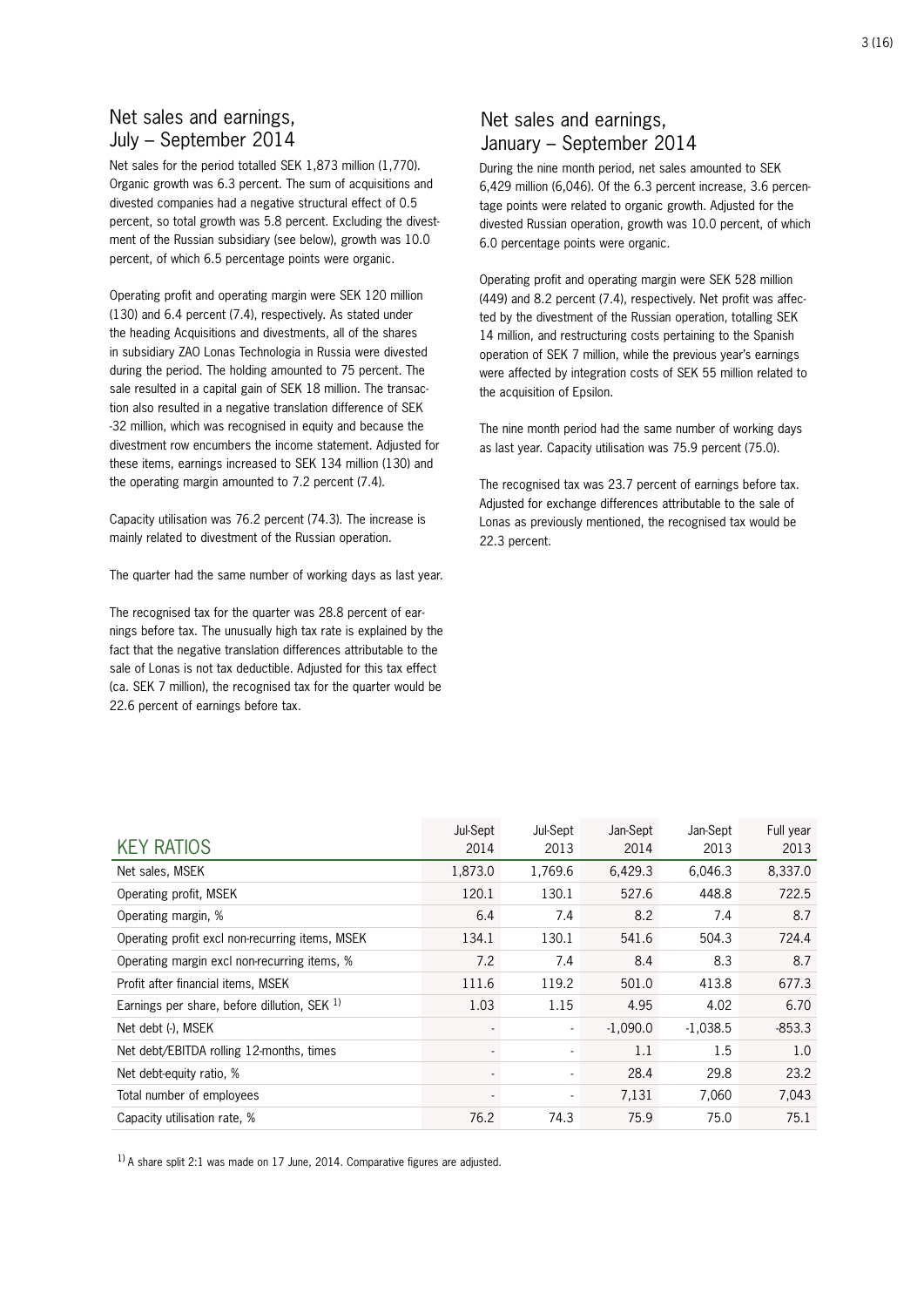

# Important events during Q3 2014 and after the reporting date

ÅF signed an Owner's Engineer-contract with Riikinvoima Oy for a new combined heat and power plant in the Varkaus area, 300 km north-east of Helsinki in Finland. The contract is worth about EUR 1 million. The contract includes monitoring the delivery of energy services (EPC - Engineering, Procurement & Construction), project management as a representative of the client, checking the documentation of energy services (EPC), quality assurance, general supervision of the plant, and oversight of ordering and testing measures. ÅF will also provide additional oversight services at the plant.

ÅF signed an agreement with Volvo Car Corporation. The order relates primarily to industrial automation technology, which is one of the areas of technical expertise in which ÅF excels in the automotive industry. For ÅF the project involves the development and delivery of a number of automated production lines for Volvo Car Corporation. The project, which will run over a period of two years, will largely be carried out from ÅF's division in Olofström. ÅF won the project against international competition.

In a public procurement process, ÅF won a contract to lead the construction management organisation for the rock tunnels in the Stockholm Bypass' northern sections of Johannelund, Lunda, and Akalla. The contract's value is estimated at SEK 63 million. The Stockholm Bypass is one of Sweden's largest infrastructure projects ever. ÅF thereby continues to be entrusted by the Swedish Transport Administration and will assist with duties such as project and construction management, as well as cost and time control in its work with the rock tunnels in the Stockholm Bypass' northern sections over the entire construction period. ÅF has been working since 2010 with the planning of the Akalla and Häggvik interchanges as well as the rock tunnels together with global engineering consultancy URS.

# Acquisitions & Divestments

Eight businesses have been acquired since the beginning of the year, and they are expected to contribute sales of SEK 228 million over the full year. These businesses also added 153 employees and an additional 45 sub-consultants to ÅF's roster.

All shares in subsidiary ZAO Lonas Technologia in Russia were divested in the third quarter. The holding amounted to 75 percent. The sale resulted in a capital gain of SEK 18 million. The transaction also means that negative translation differences of SEK 32 million, previously recognised in the translation reserve under equity,

#### Net sales **Operating profit** \*)



\*) excl non-recurring items

are charged to the income statement. All transactions related to the sale are charged to operating profit under Group-wide/Eliminations in the third quarter.

# Cash flow and financial position

Cash flow from operating activities totalled SEK -7 million (23) during the third quarter. The weaker cash flow is primarily due to a decrease in customer advances in relation to project development. Cash flow from investing activities includes payments for company acquisitions and contingent considerations amounting to SEK 5 million (12). The net of borrowing and amortisation of loans was SEK -60 million (16). Total cash flow was SEK -71 million (13).

Cash flow from operating activities for the January-September period was SEK 278 million (174). Company acquisitions and contingent considerations paid totalled SEK 145 million (78). Financing activities included a dividend paid to shareholders of SEK -252 million (-215), share repurchases of SEK -50 million (-6), and the net of borrowing and amortisation of loans of SEK 227 million (-95). Total cash flow for January-September was SEK -14 million (-264).

Consolidated liquid assets totalled SEK 178 million (225) at the end of the period. Consolidated net debt amounted to SEK 1,090 million (1,038). The Group has unutilised credit facilities amounting to SEK 473 million (675).

Equity per share was SEK 49.73 (44.54). The equity/assets ratio was 52.8 percent (49.2). On 30 September equity totalled SEK 3,838 million (3,489).

# Number of employees

The average number of full-time equivalents was 6,901 (6,613). The total number of employees at the end of the period was 7,131 (7,060): 5,643 (5,380) in Sweden and 1,488 (1,680) outside Sweden.

### Parent company

Parent company operating income for the January-September period totalled SEK 384 million (326) and relates chiefly to internal services within the Group. Profit after net financial items was SEK 120 million (60). Cash and cash equivalents totalled SEK 24 million (26) and gross investment in non-current assets was SEK 43 million (25).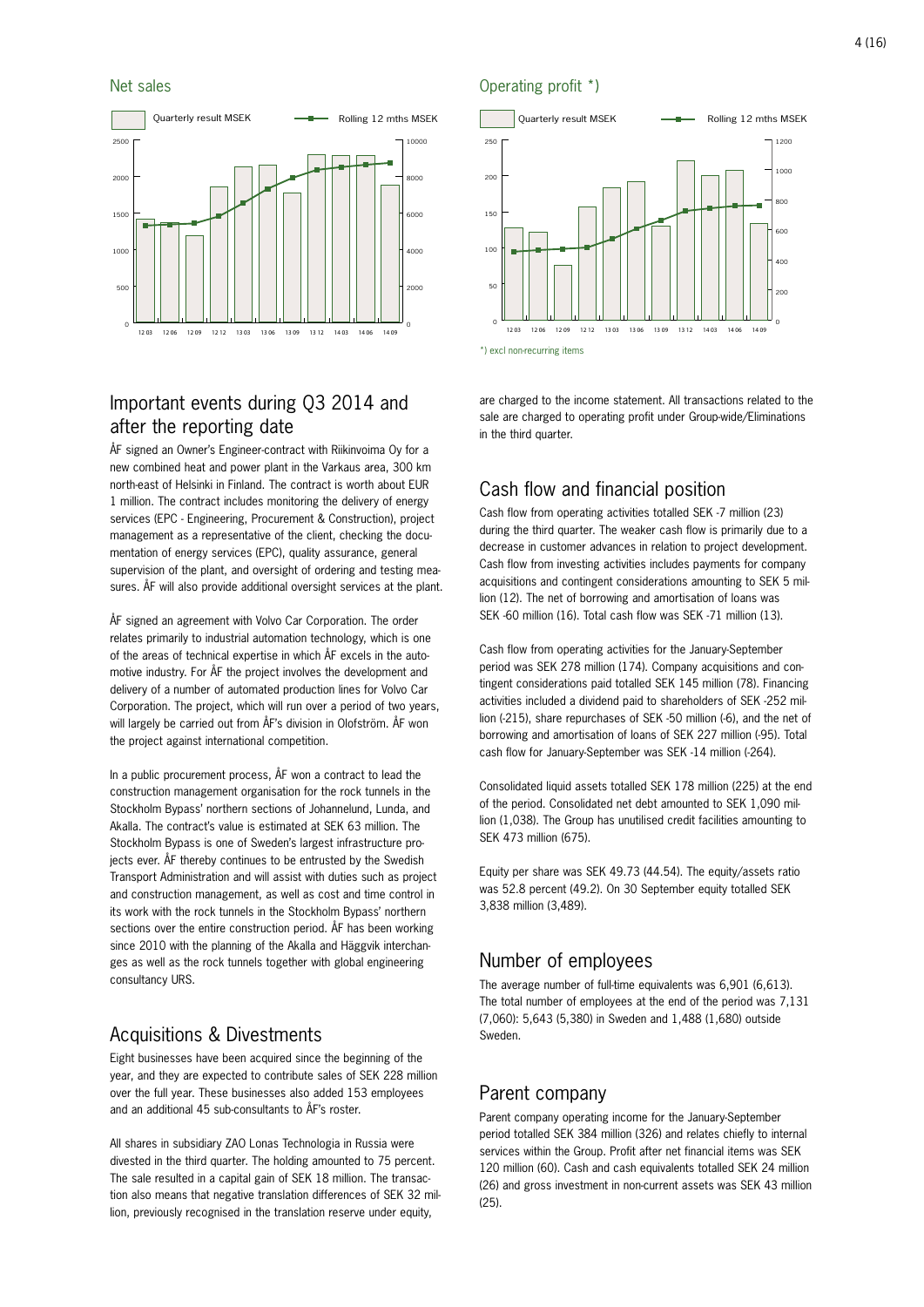

# Industry Division

The Industry Division continued to win market share in a market that was satisfactory in the third quarter. The operating margin was 9.5 percent (9.3). At the end of last year, a slight improvement in industrial activity was noted and is persisting, even though the upturn has slowed since summer. The strongest demand continues to come from the automotive, oil, and forestry industries. Demand for contractual projects is rising across all sectors.

Sales rose by just over 12 percent in the third quarter. Profit rose thanks to a high capacity utilisation rate, good organic and acquisition-driven growth, and continued good project management. Overall, the division's project portfolio continues to grow, which is in line with customer demand for more project delivery and turnkey solutions. The total value of orders in fixed-price projects for the Industry Division exceeded SEK 1 billion at the end of the period.

The division's focus on the Heat and Power area, with a focus on power, heat, and manufacturing plants, as well as the heavy process industry, continues to yield results, and the number of contracts in major investment projects is steadily increasing in this area. The forestry industry has also picked up with increased investments in Sweden. One example of this is that the Industry Division won a new order from BillerudKorsnäs concerning planning for expanded production. The Industry Division also signed an agreement with E.ON regarding automation of two combined heat and power furnaces in Malmö and with LKAB regarding mine planning in Svappavaara in the third quarter. Furthermore, two important advanced robotics orders were signed with Volvo Cars in the quarter. The contract primarily involves development of new production lines, but also conversion of existing production lines to Volvo, partly as a direct delivery and partly as a subcontractor to one of Europe's largest integrators in the passenger car market.

In the third quarter, DLA-Elteknik in Sandviken was acquired. In the regional market, DLA has a strong brand in the electrical engineering field. The acquisition strengthens ÅF's local offering to customers in the steel and manufacturing industries through a more complete supply of mechanical, automation, and process services.

#### About the Industry Division:

*The Industry Division is the Nordic region's leading consultant in process and production systems. Its mission is clear: to improve profitability for its clients. Experience from previous projects guarantees stability, competitive strength and peace of mind for clients. Geographical proximity to clients and a thorough understanding of the sectors in which they work are the most important foundations for long-term client relations.*

| Key ratios - Industry             | Jul-Sept<br>2014 | Jul-Sept<br>2013 | Jan-Sept<br>2014 | Jan-Sept<br>2013 | Full year<br>2013 |
|-----------------------------------|------------------|------------------|------------------|------------------|-------------------|
| Net sales, MSEK                   | 561.7            | 500.0            | 1.973.9          | 1.681.1          | 2,353.5           |
| Operating profit, MSEK            | 53.5             | 46.5             | 199.9            | 160.9            | 241.6             |
| Operating margin, %               | 9.5              | 9.3              | 10.1             | 9.6              | 10.3              |
| Average number of employees, FTEs | 2.009            | 1.832            | 2,026            | 1.843            | 1,857             |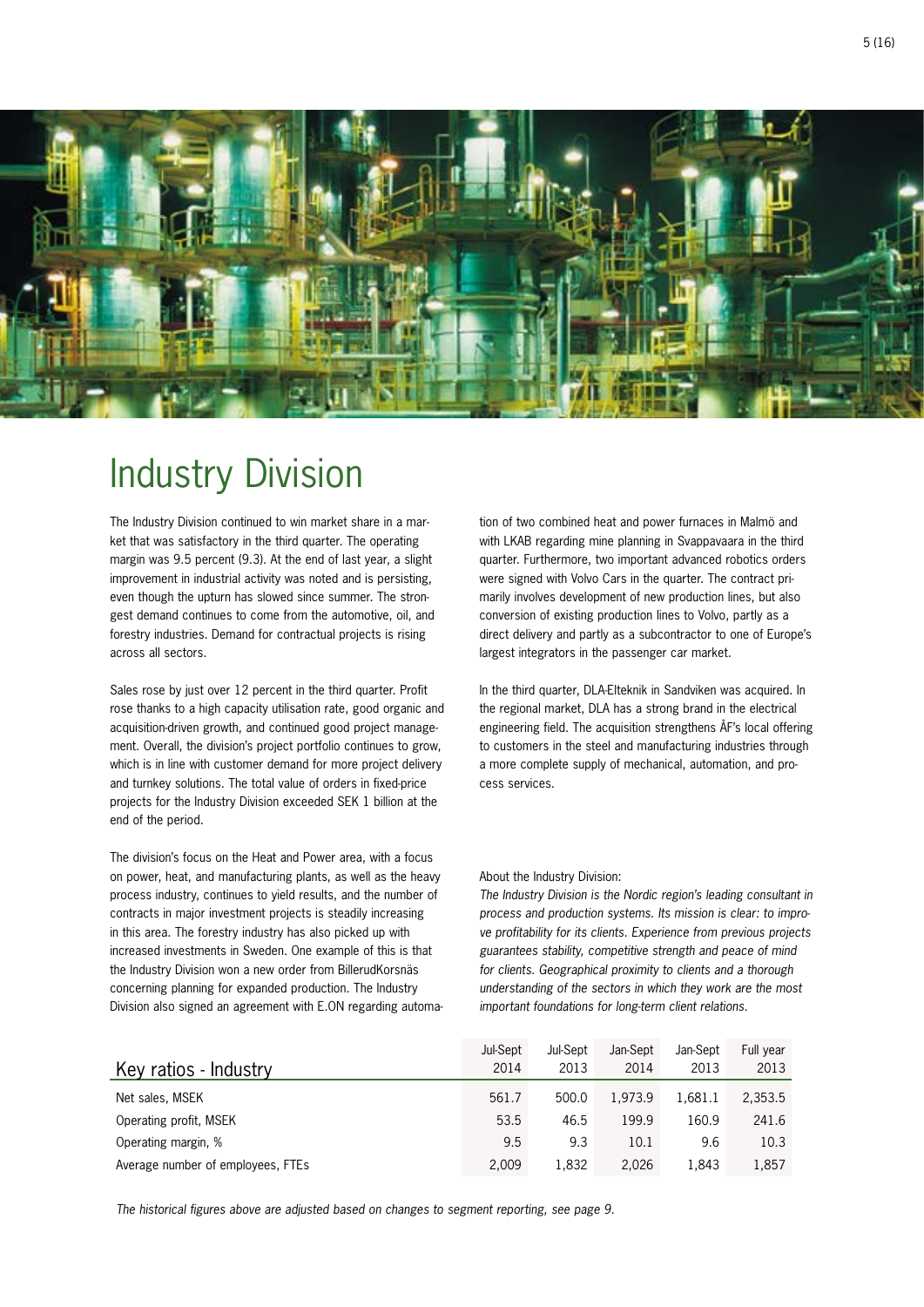

# Infrastructure Division

The Infrastructure Division operated on a persistently strong market in the third quarter. In Sweden and Norway, where most of the division's business is located, public investments remained at high levels. Most in demand were project management services, railwayrelated services, and sustainability-related projects.

Sales rose by 18 percent, of which just over 10 percent was due to organic growth. Sales increased most in the Infrastructure Planning and Project Management business areas. Profitability could be maintained at a satisfactory level, although organic growth weighed down profitability somewhat. So far, more than 300 new employees have been recruited to the Infrastructure Division throughout the current year. Growth is particularly strong in northern Sweden. The ambition is to continue to grow and become a leading player in the areas of town planning and complex infrastructure projects also in this region. Notably, the Infrastructure Division's total growth rate has been more than 20 percent for the last three years.

Overall, the Infrastructure Division's order portfolio grew during the third quarter. For example, ÅF won a new significant contract within the framework of the Stockholm Bypass project in a fierce competition. The order indicates that after three years of planning efforts, ÅF will continue to be entrusted by the Swedish Transport Administration to assist with duties such as project and construction management, as well as cost and time control in its work with the rock tunnels in the Stockholm Bypass' northern sections over the construction period. New contracts in the quarter also include four road schemes in central Sweden for the Transport Administration. The Infrastructure Division continues to run a number of large projects, including the expansion of Oslo Gardermoen Airport in Norway, the City Line tunnel in Stockholm, and the West Link rail tunnel in Gothenburg. ÅF, together with Tyréns, is also the technical consulting company in charge of Phase 1 of the East Link project.

Activity continued to be good in Buildings, the largest business area, which employs about 750 in Sweden and Norway. Several major hospital projects were ongoing, such as modernisation and energy conservation at the New Karolinska Solna Hospital, Uppsala University Hospital, Södertälje Hospital, and Danderyd Hospital.

In the third quarter, ÅF's lighting designer won, for the second consecutive year, the prestigious Swedish Lighting Award for work on the underground part of the National Library of Sweden in Stockholm. According to the jury, the interplay between natural light, artificial lighting, and bold colours motivated the award.

About the Infrastructure Division:

*The Infrastructure Division enjoys a leading position in the Scandinavian market for technical solutions for infrastructure projects. The division's strengths include a portfolio of services that offer clients sustainable, hi-tech solutions. Thanks to its ability to develop innovative solutions that boost client profitability and target fulfilment, the division is continuously enhancing its market potential.*

| Key ratios - Infrastructure                 | Jul-Sept<br>2014 | Jul-Sept<br>2013 | Jan-Sept<br>2014 | Jan-Sept<br>2013 | Full year<br>2013 |
|---------------------------------------------|------------------|------------------|------------------|------------------|-------------------|
| Net sales, MSEK                             | 580.6            | 491.3            | 1.969.7          | 1.702.5          | 2,406.4           |
| Operating profit, MSEK                      | 46.3             | 46.2             | 215.0            | 211.0            | 295.7             |
| Operating margin, %                         | 8.0              | 9.4              | 10.9             | 12.4             | 12.3              |
| Average number of full-time employees, FTEs | 1.903            | 1.726            | 1,899            | 1.681            | 1,720             |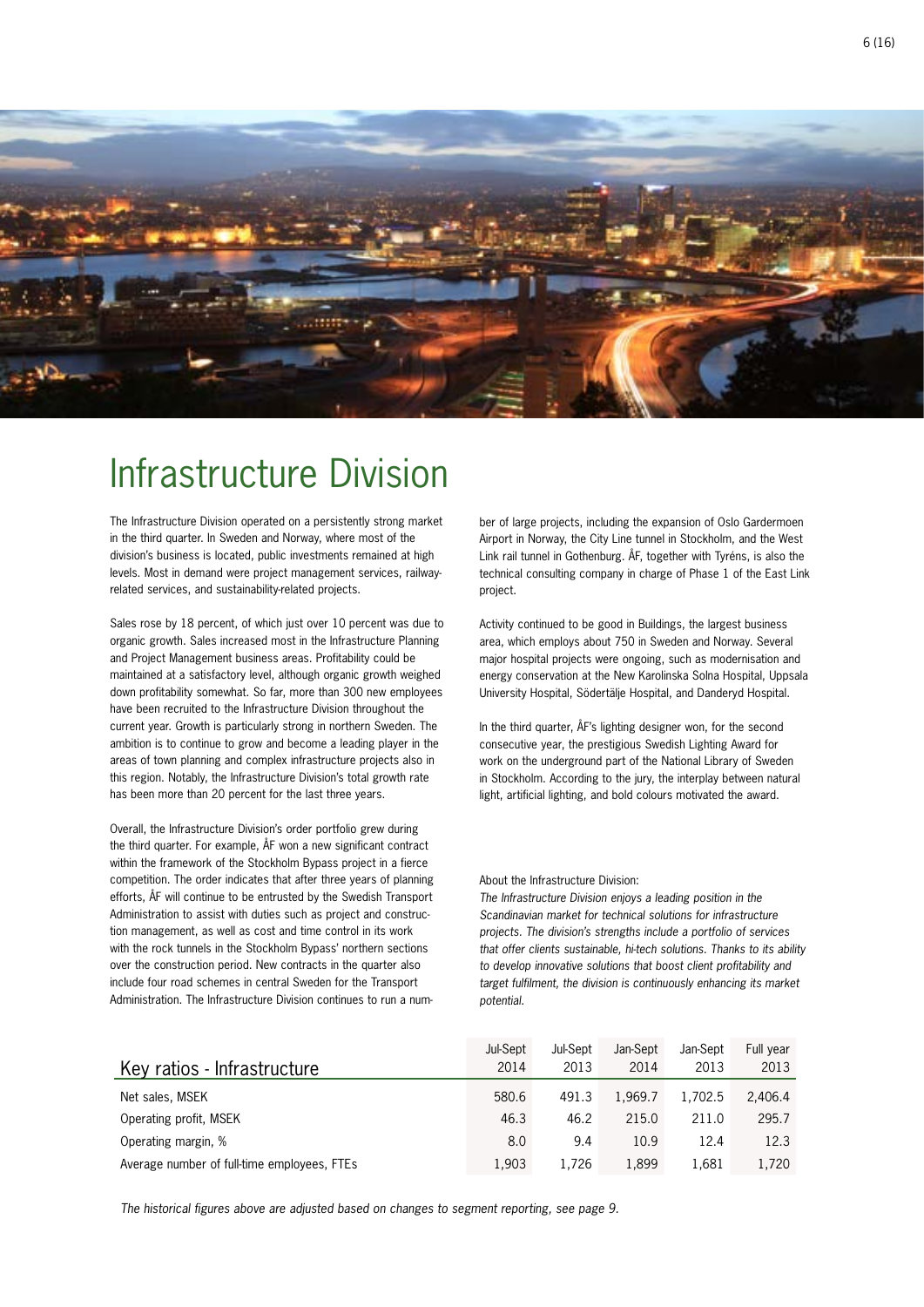

# International Division

The market for international energy projects continued to remain relatively weak in the third quarter. Demand for energy projects is hampered by generally lower energy prices and political uncertainty about future energy solutions in Europe. One area in which demand is increasing, however, is renewable energy, including hydroelectric power. Another favourable trend is the increasing demand for improvements to the efficiency of existing power plants; this is an area in which the International Division has an impressive portfolio of references and a strong market position.

The operating margin was 5.9 percent (7.7), which is an improvement from 2014's first and second quarters. Profitability was burdened by additional costs for the restructuring of the Spanish operation. The restructuring program, which entailed staff reductions and concentration of the service offering in Spain, was initiated in the second quarter and completed in the third quarter.

The International Division grew by about 8 percent in the quarter, excluding the effects of the sale of Russian subsidiary Lonas, and order intake was good. The most important order received, in partnership with the German M+W Group, was for the planned nuclear power plant Fennovoima in Finland. ÅF was

appointed as principal technical consultant for Fennovoima, which is expected to be operational in about 10 years. ÅF's project will involve experts from ÅF in Finland, Switzerland, Sweden, and the Czech Republic. The International Division also won energy contracts in the Middle East and India in the third quarter.

The highest growth and profitability was reported in the Swiss and Czech operations in the third quarter. Profitability was not satisfactory in Spain.

#### About the International Division:

*The International Division offers technical consulting services, primarily in the energy and infrastructure sectors. The division's domestic markets are Switzerland, Finland and the Baltic countries, the Czech Republic and Spain, but it also performs projects in around 70 countries worldwide. The division enjoys a strong position within renewable energy, thermal power, hydropower and nuclear power.*

|                                             | Jul-Sept | Jul-Sept | Jan-Sept | Jan-Sept | Full year |
|---------------------------------------------|----------|----------|----------|----------|-----------|
| Key ratios - International                  | 2014     | 2013     | 2014     | 2013     | 2013      |
| Net sales, MSEK                             | 244.4    | 293.9    | 756.7    | 927.0    | 1,224.9   |
| Operating profit, MSEK                      | 14.3     | 22.5     | 32.9     | 53.5     | 73.5      |
| Operating margin, %                         | 5.9      | 7.7      | 4.3      | 5.8      | 6.0       |
| Average number of full-time employees, FTEs | 798      | 1.105    | 1.026    | 1.125    | 1,123     |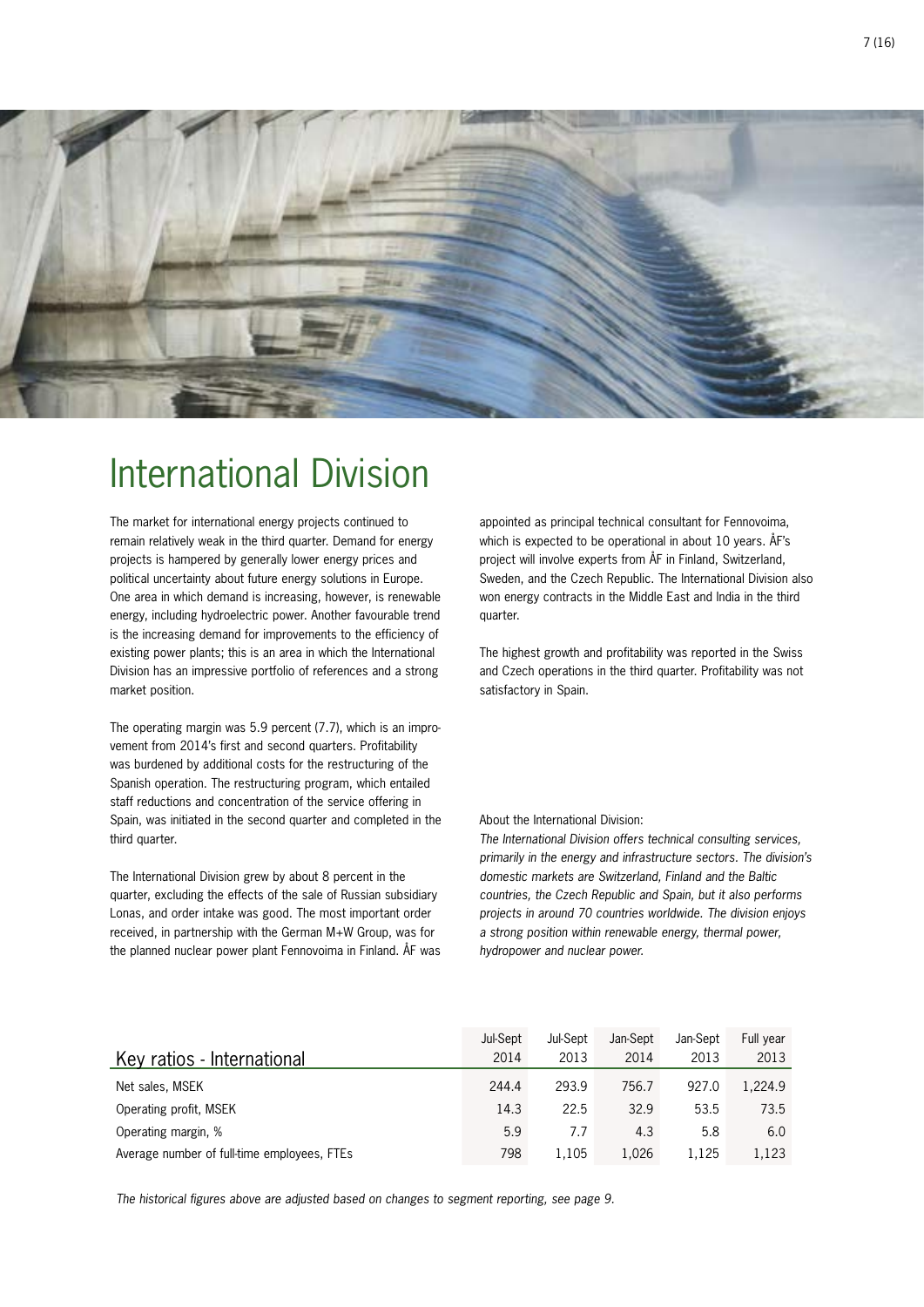

# Technology Division

The Technology Division's market for advanced product development and IT continued to vary in the third quarter. Sales increased, organically, by 2 percent and the operating margin was 5.0 percent (5.7). The strongest demand was from the automotive, defence, and telecommunications industries.

In line with its overall strategy, the Technology Division's project portfolio continues to grow gradually. Customers increasingly appreciate ÅF's ability to deliver project and turnkey solutions.

One example of an ongoing project is a collaboration with Volvo Cars called the "Non-Hit Car and Truck Project". The project aims to prevent various types of accident scenarios. ÅF is involved in all phases of the project and in the development of next generation sensor fusion technology, which ties together signals to create an external representation of what surrounds the vehicle that is as real as possible.

Technology also continues to grow in the public sector. For example, the division won a framework agreement with the Swedish Legal, Financial and Administrative Services Agency West and the City of Gothenburg in the third quarter. The division already has framework agreements with the County

Council and all municipalities in the County of Uppsala, Swedish Financial Supervisory Authority, Swedish Competition Authority, Swedish Agency for Marine and Water Management, Swedish Post and Telecom Authority, and Swedish National Police Board.

Its collaboration with the Swedish Defence Materiel Administration (FMV) showed a continued upturn. One of the biggest projects is through their international efforts, where ÅF is responsible for planning all necessary systems in a specific project.

#### About the Technology Division:

*The Technology Division is active mainly in Sweden, where it is a leading name in Swedish product development and defence technology. A firm base and a long track record of success provide stability and give clients peace of mind. The Technology Division also has strong offers within its specialist fields relating to various aspects of sustainability.* 

|                                             | Jul-Sept | Jul-Sept | Jan-Sept | Jan-Sept | Full year |
|---------------------------------------------|----------|----------|----------|----------|-----------|
| Key ratios - Technology                     | 2014     | 2013     | 2014     | 2013     | 2013      |
| Net sales, MSEK                             | 534.0    | 526.1    | 1.892.7  | 1.828.6  | 2,522.6   |
| Operating profit, MSEK                      | 26.8     | 29.8     | 137.2    | 131.2    | 190.4     |
| Operating margin, %                         | 5.0      | 5.7      | 7.3      | 7.2      | 7.5       |
| Average number of full-time employees, FTEs | 1.825    | 1.851    | 1.846    | 1.881    | 1,882     |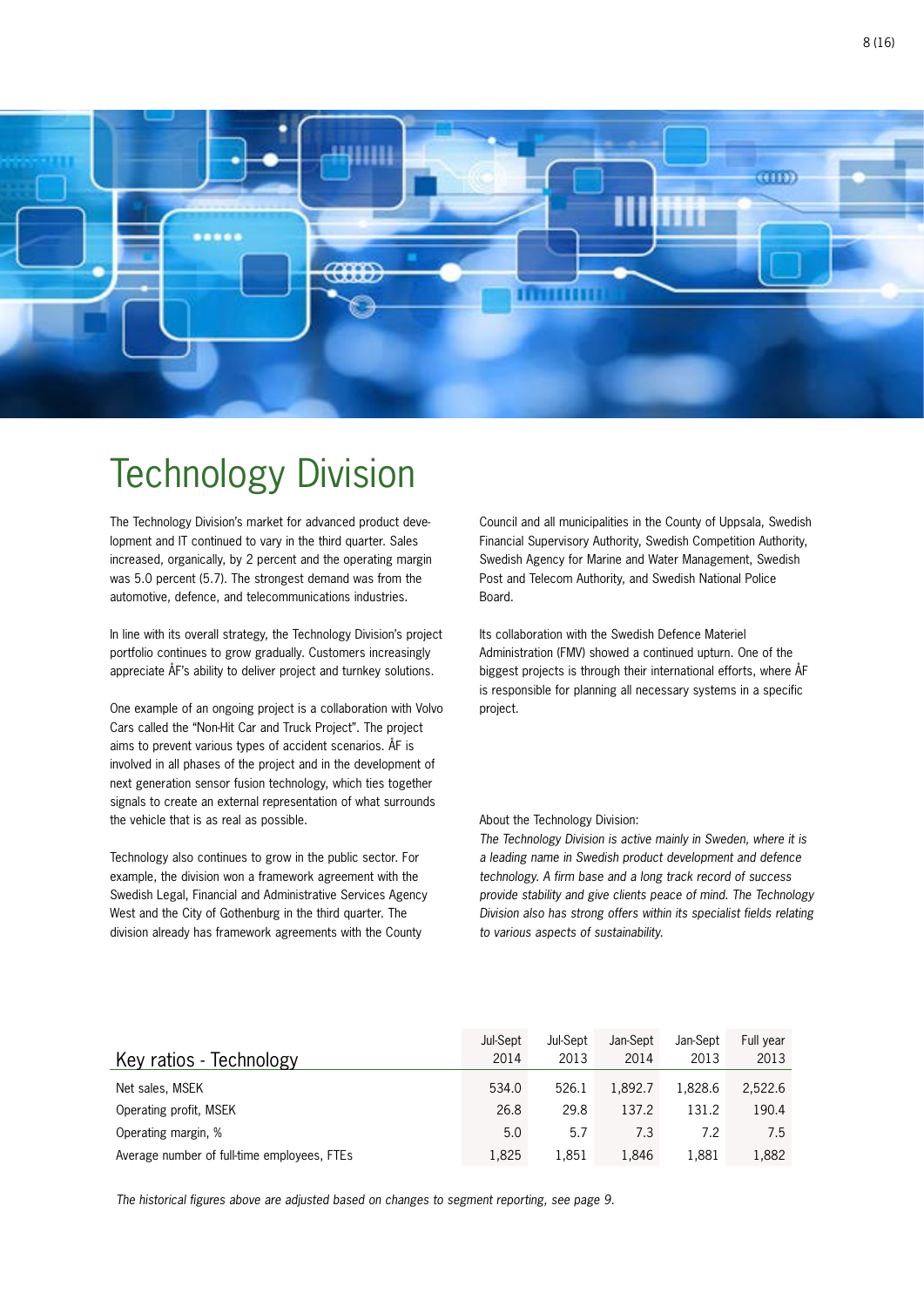### Risks and uncertainty factors

The significant risks and uncertainty factors to which the ÅF Group is exposed include strategic risks linked to the market, acquisitions, sustainability and IT, and operational risks related to projects and the ability to recruit and retain qualified co-workers. In addition, the Group is exposed to a number of financial risks, including currency risks, interest-rate risks and credit risks. The risks to which the Group is exposed are described in detail in ÅF's Annual Report for 2013. No significant risks are considered to have arisen since the publication of the annual report.

### Changes to segment reporting

The Group has introduced changes to the reporting principles for segments effective as of 1 January. From 2014, amortisation and any impairment of intangible assets arising from acquisitions are always reported within "Group-wide/eliminations", and not in the operating divisions. The same applies to changes in contingent considerations and their currency effects recognised in profit or loss. Comparative figures have changed based on the above, which means that the full-year earnings within "Group-wide/eliminations" for 2013 have been reduced by SEK 19.7 million. Corresponding amounts have affected full-year earnings for 2013 for the operating divisions Industry (SEK +3.6 million), Infrastructure (SEK +6.0 million), International (SEK -1.1 million) and Technology (SEK +11.2 million).

## Accounting policies

This report has been prepared in accordance with IAS 34, "Interim Financial Reporting". The accounting policies conform to International Financial Reporting Standards (IFRS), as well as with the EU approved interpretations of the relevant standards, the International Financial Reporting Interpretations Committee (IFRIC) and Chapter 9 of the Swedish Annual Accounts Act. The report has been drawn up using the same accounting policies and methods of calculation as those in the Annual Report for 2013 (Note 1). New or revised IFRS standards that came into force in 2014 did not have any material impact on the Group.

The parent company has implemented the Swedish Financial Reporting Board's Recommendation RFR 2, which means that the parent in the legal entity shall apply all EU approved IFRS and related statements as far as this is possible, while continuing to apply the Swedish Annual Accounts Act and the Pension Obligations Vesting Act and paying due regard to the relationship between accounting and taxation.

# ÅF shares

The ÅF share price at the end of the reporting period was SEK 110; this represents an decrease in value of 2 percent since the start of the year. During the same period the Stockholm Stock Exchange's OMXSPI index rose by 6 percent.

Stockholm, Sweden, 21 October 2014 ÅF AB (publ)

Jonas Wiström CEO

# Financial reports – 2015

10 February: Year End Report 2014 29 April: Interim report January-March 2015 29 April: Annual General Meeting

- 13 July: Interim report January-June 2015
- 23 October: Interim report January-September 2015

## For further information, please contact:

President and CEO, Jonas Wiström, +46 70 608 12 20 CFO, Stefan Johansson, +46 70 224 24 01 Executive VP, Corporate Communication, Viktor Svensson, +46 70 657 20 26

Group Head Office:

ÅF AB, SE-169 99 Stockholm, Sweden Visitors' address: Frösundaleden 2, 169 70 Solna, Sweden Tel. +46 10 505 00 00 Fax +46 10 505 00 10 www.afconsult.com / info@afconsult.com Corporate ID number 556120-6474

*The information in this interim report fulfils ÅF AB's disclosure requirements under the provisions of the Swedish Securities Markets Act and/or the Financial Instruments Trading Act. The information was released for publication at 10.30 a.m. on 21 October.*

*All assumptions about the future that are made in this report are based on the best information available to the company at the time the report was written. As is the case with all assessments of the future, such assumptions are subject to risks and uncertainties, which may mean that the actual outcome differs from the anticipated result.*

*This is a translation of the Swedish original. The Swedish text is the binding version and shall prevail in the event of any discrepancies.*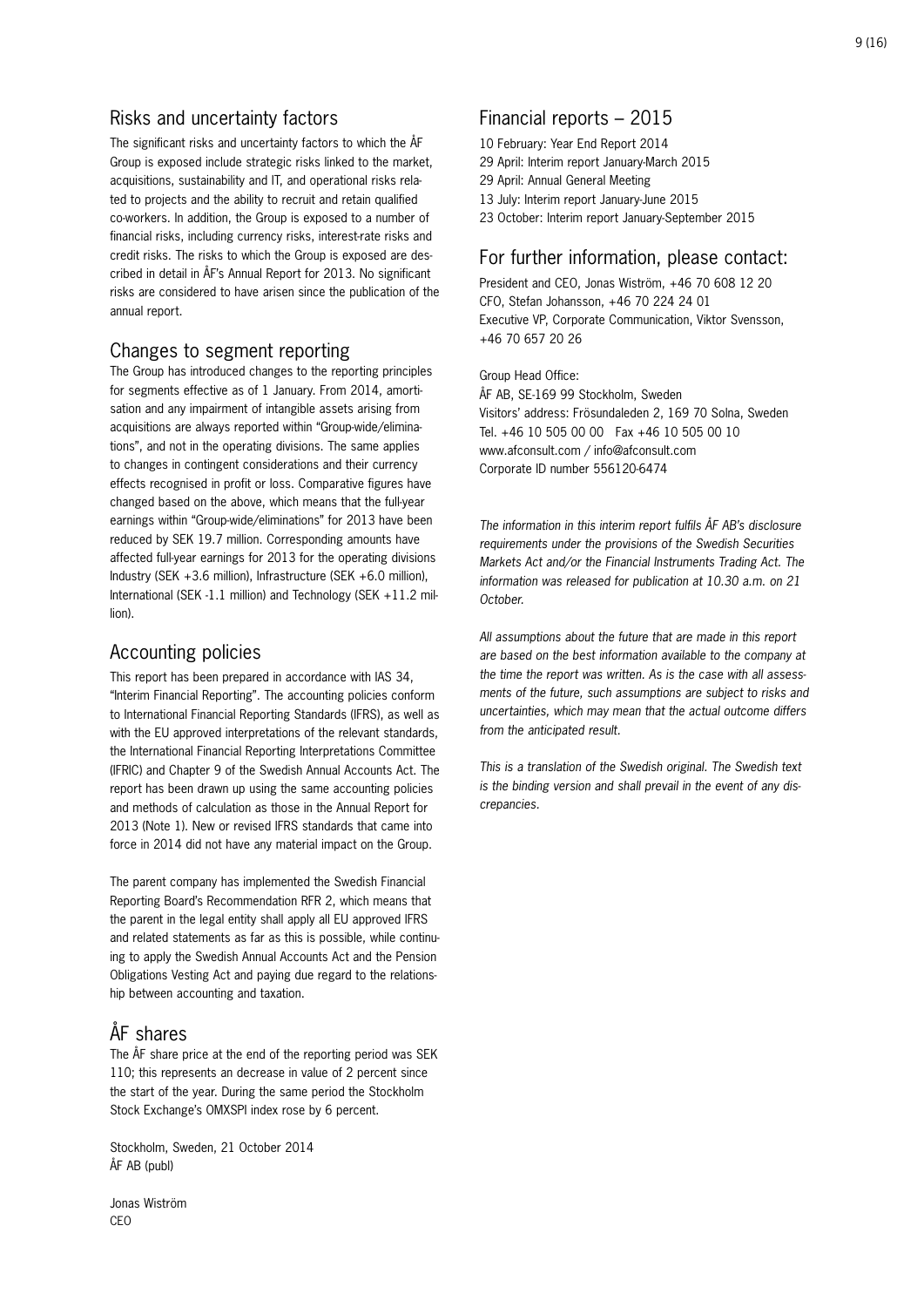# Review Report

THIS IS A TRANSLATION FROM THE SWEDISH ORIGINAL

# ÅF AB, org.nr 556120-6474

### Introduction

We have reviewed the condensed interim report for ÅF AB as at September 30, 2014 and for the nine months period then ended. The Board of Directors and the Managing Director are responsible for the preparation and presentation of this interim report in accordance with IAS 34 and the Swedish Annual Accounts Act. Our responsibility is to express a conclusion on this interim report based on our review.

### Scope of Review

We conducted our review in accordance with the International Standard on Review Engagements, ISRE 2410 Review of Interim Financial Statements Performed by the Independent Auditor of the Entity. A review consists of making inquiries, primarily of persons responsible for financial and accounting matters, and applying analytical and other review procedures. A review is substantially less in scope than an audit conducted in accordance with International Standards on Auditing and other generally accepted auditing standards in Sweden. The procedures performed in a review do not enable us to obtain assurance that we would become aware of all significant matters that might be identified in an audit. Accordingly, we do not express an audit opinion.

### Conclusion

Based on our review, nothing has come to our attention that causes us to believe that the interim report is not prepared, in all material aspects, in accordance with IAS 34 and the Swedish Annual Accounts Act regarding the Group, and in accordance with the Swedish Annual Accounts Act regarding the Parent Company.

Stockholm, 21 October, 2014 Ernst & Young AB

Hamish Mabon Authorized Public Accountant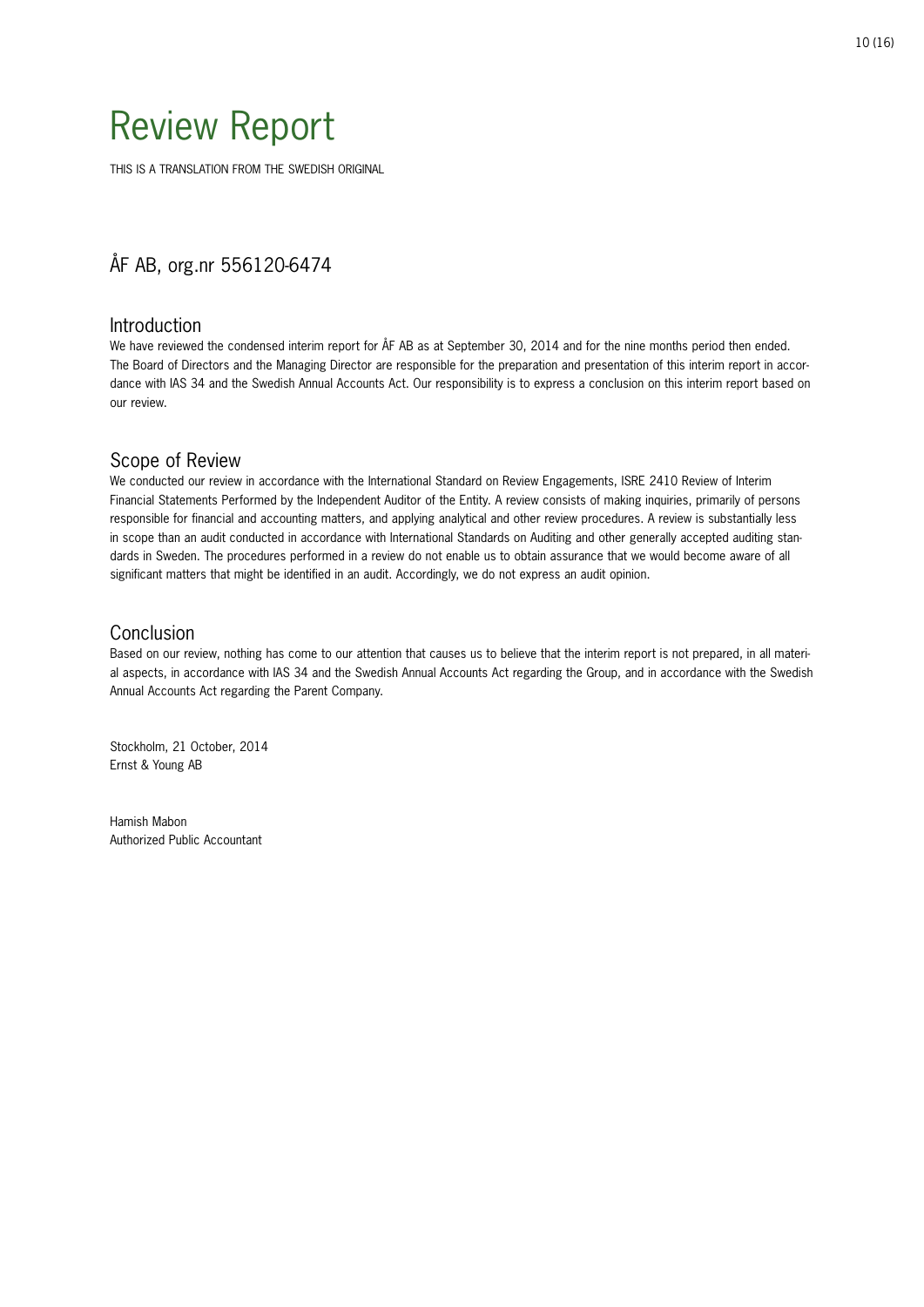| CONSOLIDATED INCOME                                     |            |            |            |            |            |            |
|---------------------------------------------------------|------------|------------|------------|------------|------------|------------|
| STATEMENT                                               | Jul-Sept   | Jul-Sept   | Jan-Sept   | Jan-Sept   | Full year  | Oct 2013-  |
| (in millions of SEK)                                    | 2014       | 2013       | 2014       | 2013       | 2013       | Sept 2014  |
|                                                         |            |            |            |            |            |            |
| Net sales                                               | 1,873.0    | 1,769.6    | 6,429.3    | 6,046.3    | 8,337.0    | 8,720.1    |
| Personnel costs                                         | $-1,029.3$ | $-951.6$   | $-3,531.4$ | $-3,300.3$ | $-4,458.8$ | $-4,689.9$ |
| Purchase of services and goods                          | $-509.0$   | $-501.1$   | $-1,730.1$ | $-1,683.1$ | $-2,327.7$ | $-2,374.6$ |
| Other costs                                             | $-191.0$   | $-167.8$   | $-576.3$   | $-558.0$   | $-802.6$   | $-820.9$   |
| Other income                                            | 0.0        | 0.6        | 2.5        | 1.7        | 147.8      | 148.6      |
| Depreciations and amortisations                         | $-23.6$    | $-19.7$    | $-66.4$    | $-58.2$    | $-174.1$   | $-182.3$   |
| Share of associated companies' profit/loss              | 0.0        | 0.0        | 0.0        | 0.4        | 0.7        | 0.3        |
| Operating profit                                        | 120.1      | 130.1      | 527.6      | 448.8      | 722.5      | 801.3      |
| Net financial items                                     | $-8.5$     | $-11.0$    | $-26.6$    | $-35.0$    | $-45.2$    | $-36.8$    |
| Profit after financial items                            | 111.6      | 119.2      | 501.0      | 413.8      | 677.3      | 764.5      |
| Tax                                                     | $-32.2$    | $-27.7$    | $-118.7$   | $-95.0$    | $-151.8$   | $-175.6$   |
| Profit after tax                                        | 79.4       | 91.5       | 382.3      | 318.8      | 525.5      | 589.0      |
|                                                         |            |            |            |            |            |            |
| Attributable to:                                        |            |            |            |            |            |            |
| Shareholders in parent company                          | 79.3       | 89.8       | 382.1      | 314.0      | 522.8      | 590.9      |
| Non-controlling interest                                | 0.1        | 1.7        | 0.2        | 4.8        | 2.7        | $-1.9$     |
| Profit after tax                                        | 79.4       | 91.5       | 382.3      | 318.8      | 525.5      | 589.0      |
|                                                         |            |            |            |            |            |            |
| Operating margin, %                                     | 6.4        | 7.4        | 8.2        | 7.4        | 8.7        | 9.2        |
| Capacity utilisation rate (invoiced time ratio), %      | 76.2       | 74.3       | 75.9       | 75.0       | 75.1       | 75.8       |
|                                                         |            |            |            |            |            |            |
| Earnings per share before dilution. SEK 1)              | 1.03       | 1.15       | 4.95       | 4.02       | 6.70       |            |
| Earnings per share after dilution, SEK 1)               | 1.02       | 1.13       | 4.86       | 3.97       | 6.60       |            |
|                                                         |            |            |            |            |            |            |
| Number of shares outstanding 1)                         | 77,145,762 | 77,991,970 | 77,145,762 | 77,991,970 | 77,357,394 |            |
| Average number of outstanding shares before dilution 1) | 77,117,124 | 78,036,812 | 77,253,941 | 78,041,784 | 77,971,364 |            |
| Average number of outstanding shares after dilution 1)  | 79,444,013 | 80,199,812 | 79,645,054 | 79,957,112 | 80,038,068 |            |
|                                                         |            |            |            |            |            |            |

 $^{1)}$  A share split 2:1 was made on 17 June, 2014. Comparative figures are adjusted.

# CONSOLIDATED STATEMENT OF

| <b>COMPREHENSIVE INCOME</b>                             | Jul-Sept | Jul-Sept | Jan-Sept | Jan-Sept | Full year |
|---------------------------------------------------------|----------|----------|----------|----------|-----------|
| (in millions of SEK)                                    | 2014     | 2013     | 2014     | 2013     | 2013      |
| Items which will be reclassified subsequently to profit |          |          |          |          |           |
| or loss                                                 |          |          |          |          |           |
| Change in translation reserve for the period $1$        | 44.9     | $-25.6$  | 95.1     | $-56.8$  | $-40.1$   |
| Cash flow hedging                                       | $-0.7$   | $-0.1$   | $-2.5$   | $-0.4$   | $-0.4$    |
| Tax                                                     | 0.7      | $-0.1$   | 2.0      | 0.1      | 0.3       |
| Items which will not be reclassified to profit or loss  |          |          |          |          |           |
| Pensions                                                | $-0.1$   | 2.1      | $-0.3$   | 13.3     | 62.7      |
| Tax                                                     | 0.0      | $-0.4$   | 0.0      | $-2.6$   | $-12.7$   |
| Total other comprehensive income for the period         | 44.9     | $-24.1$  | 94.3     | $-46.5$  | 9.7       |
|                                                         |          |          |          |          |           |
| Profit for the period                                   | 79.4     | 91.5     | 382.3    | 318.8    | 525.5     |
| Total comprehensive income for the period               | 124.3    | 67.4     | 476.6    | 272.4    | 535.2     |
|                                                         |          |          |          |          |           |
| Total comprehensive income attributable to:             |          |          |          |          |           |
| Shareholders in parent company                          | 124.2    | 66.1     | 476.4    | 268.6    | 533.3     |
| Non-controlling interest                                | 0.0      | 1.2      | 0.3      | 3.8      | 1.8       |
| Total                                                   | 124.3    | 67.4     | 476.6    | 272.4    | 535.2     |

 $1)$  Change in the translation reserve for the period includes translation differences transferred to net profit of 32 SEK million.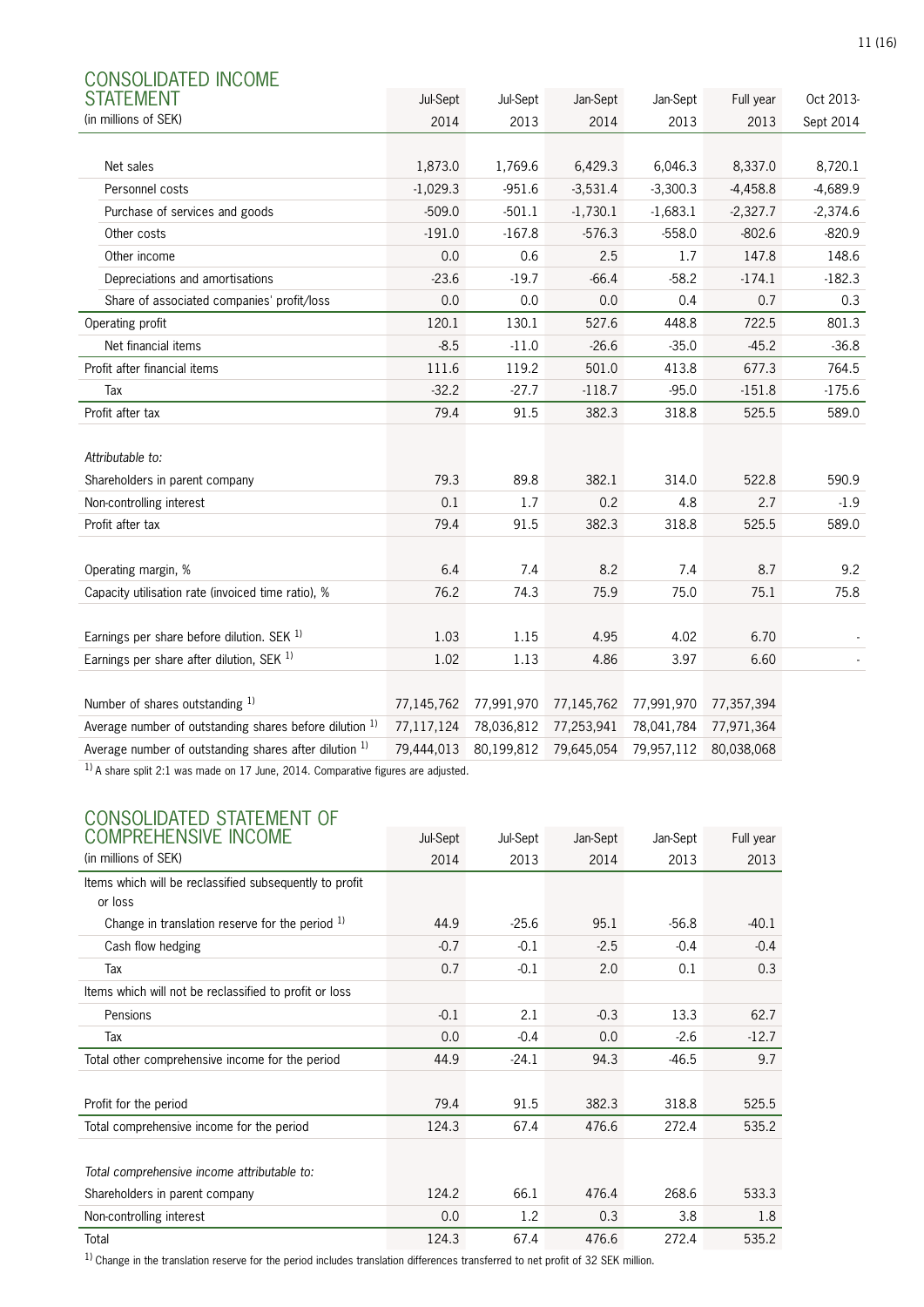| CONSOLIDATED BALANCE SHEET                     | 30 Sept | 30 Sept | 31 Dec  |
|------------------------------------------------|---------|---------|---------|
| (in millions of SEK)                           | 2014    | 2013    | 2013    |
| Assets                                         |         |         |         |
| Non-current assets                             |         |         |         |
| Intangible assets                              | 4,303.1 | 4,287.1 | 4,144.2 |
| Tangible assets                                | 339.2   | 279.5   | 289.7   |
| Other non-current assets                       | 58.9    | 22.0    | 65.4    |
| Total non-current assets                       | 4,701.1 | 4,588.5 | 4,499.3 |
| Current assets                                 |         |         |         |
| Current receivables                            | 2,394.0 | 2,271.3 | 2,386.9 |
| Cash and cash equivalents                      | 177.8   | 224.6   | 187.7   |
| Total current assets                           | 2,571.7 | 2,495.9 | 2,574.6 |
| <b>Total assets</b>                            | 7,272.8 | 7,084.5 | 7,073.9 |
|                                                |         |         |         |
| Equity and liabilities                         |         |         |         |
| Equity                                         |         |         |         |
| Attributable to shareholders in parent company | 3,836.3 | 3,473.9 | 3,661.5 |
| Attributable to non-controlling interest       | 1.7     | 14.7    | 12.7    |
| Total equity                                   | 3,838.0 | 3,488.6 | 3,674.2 |
| Non-current liabilities                        |         |         |         |
| Provisions                                     | 218.5   | 259.6   | 230.3   |
| Non-current liabilities                        | 761.7   | 1,267.4 | 939.9   |
| Total non-current liabilities                  | 980.1   | 1,527.0 | 1,170.2 |
| <b>Current liabilities</b>                     |         |         |         |
| Provisions                                     | 13.6    | 18.0    | 21.9    |
| <b>Current liabilities</b>                     | 2,441.2 | 2,050.9 | 2,207.6 |
| Total current liabilities                      | 2,454.7 | 2,068.8 | 2,229.5 |
| Total equity and liabilities                   | 7,272.8 | 7,084.5 | 7,073.9 |

Pledged assets and Contingent liabilities are essentially the same as in the annual accounts for 2013.

|       | <b>CHANGES IN EQUITY</b>                  | 30 Sept  | 30 Sept  | 31 Dec   |
|-------|-------------------------------------------|----------|----------|----------|
|       | (in millions of SEK)                      | 2014     | 2013     | 2013     |
|       |                                           |          |          |          |
|       | Equity at start of period                 | 3,674.2  | 3,421.5  | 3,421.5  |
|       | Total comprehensive inocme for the period | 476.6    | 272.4    | 535.2    |
|       |                                           |          |          |          |
|       | <b>Dividends</b>                          | $-254.0$ | $-217.2$ | $-217.2$ |
|       | Share buy-backs/sales                     | $-49.9$  | $-5.5$   | $-80.6$  |
|       | Value of conversion right                 |          | 7.5      | 7.5      |
|       | Acquisition of non-controlling interest   | $-7.5$   |          |          |
|       | Divestment of non-controlling interest    | $-8.0$   | $-0.8$   | $-0.8$   |
|       | Share savings programmes                  | 6.5      | 10.7     | 8.7      |
|       | Equity at end of period                   | 3,838.0  | 3,488.6  | 3,674.2  |
|       |                                           |          |          |          |
|       | Attributable to:                          |          |          |          |
|       | Shareholders in the parent company        | 3,836.3  | 3,473.9  | 3,661.5  |
|       | Non-controlling interest                  | 1.7      | 14.7     | 12.7     |
| Total |                                           | 3,838.0  | 3,488.6  | 3,674.2  |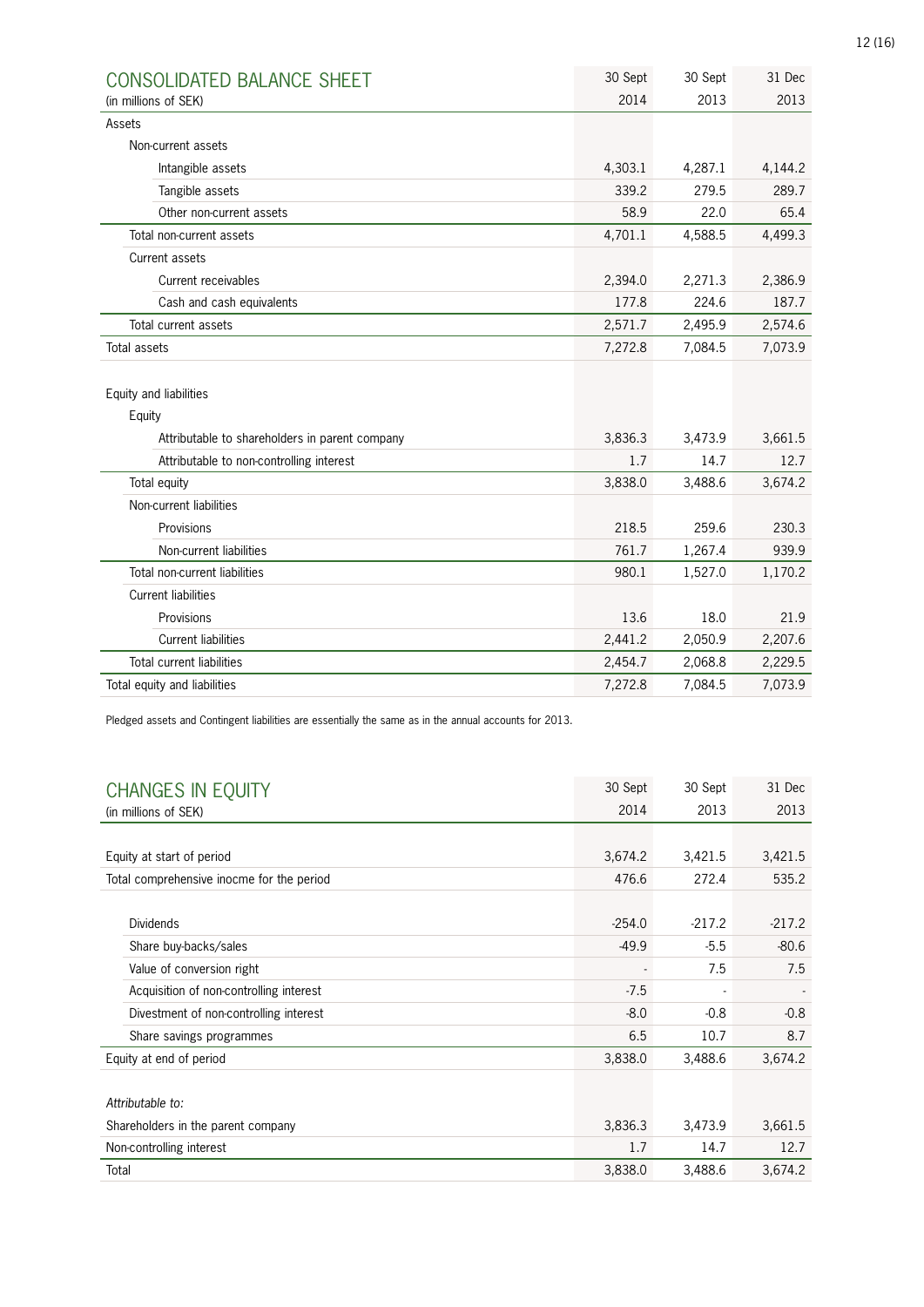| <b>CASH FLOW ANALYSIS</b>                                | Jul-Sept | Jul-Sept | Jan-Sept | Jan-Sept | Full year |
|----------------------------------------------------------|----------|----------|----------|----------|-----------|
| (in millions of SEK)                                     | 2014     | 2013     | 2014     | 2013     | 2013      |
|                                                          |          |          |          |          |           |
| Profit after financial items                             | 111.6    | 119.2    | 501.0    | 413.8    | 677.3     |
| Adjustment for items not included in cash flow and other | 44.4     | 6.7      | 86.0     | 83.7     | 48.6      |
| Income tax paid                                          | $-34.9$  | $-33.9$  | $-145.9$ | $-110.0$ | $-117.3$  |
| Cash flow from operating activities                      |          |          |          |          |           |
| before change in working capital                         | 121.1    | 92.0     | 441.1    | 387.5    | 608.6     |
| Cash flow from change in working capital                 | $-127.8$ | $-69.2$  | $-163.2$ | $-213.6$ | $-183.5$  |
| Cash flow from operating activities                      | $-6.7$   | 22.8     | 277.9    | 173.9    | 425.1     |
| Cash flow from investing activities                      | $-5.7$   | $-18.0$  | $-214.9$ | $-119.8$ | $-198.5$  |
| Cash flow from financing activities                      | $-58.2$  | 8.2      | $-76.7$  | $-318.1$ | $-529.1$  |
| Cash flow for the period                                 | $-70.7$  | 13.1     | $-13.8$  | $-264.0$ | $-302.6$  |
|                                                          |          |          |          |          |           |
| Cash and cash equivalents brought forward                | 252.7    | 213.8    | 187.7    | 497.7    | 497.7     |
| Exchange rate difference in cash/cash equivalents        | $-4.3$   | $-2.3$   | 3.9      | $-9.1$   | $-7.5$    |
| Cash and cash equivalents carried forward                | 177.8    | 224.6    | 177.8    | 224.6    | 187.7     |

|                                              | Jan-Sept | Jan-Sept | Full year |
|----------------------------------------------|----------|----------|-----------|
| <b>KEY RATIOS</b>                            | 2014     | 2013     | 2013      |
|                                              |          |          |           |
| Return on equity, %                          | 15.9     | 13.4     | 15.0      |
| Return on capital employed, %                | 16.2     | 14.1     | 15.4      |
| Equity ratio, %                              | 52.8     | 49.2     | 51.9      |
| Equity per share, SEK                        | 49.73    | 44.54    | 47.33     |
| Interest-bearing liabilities, MSEK           | 1,317.8  | 1,264.2  | 1,089.0   |
| Average number of full-time employees (FTEs) | 6,901    | 6,613    | 6,666     |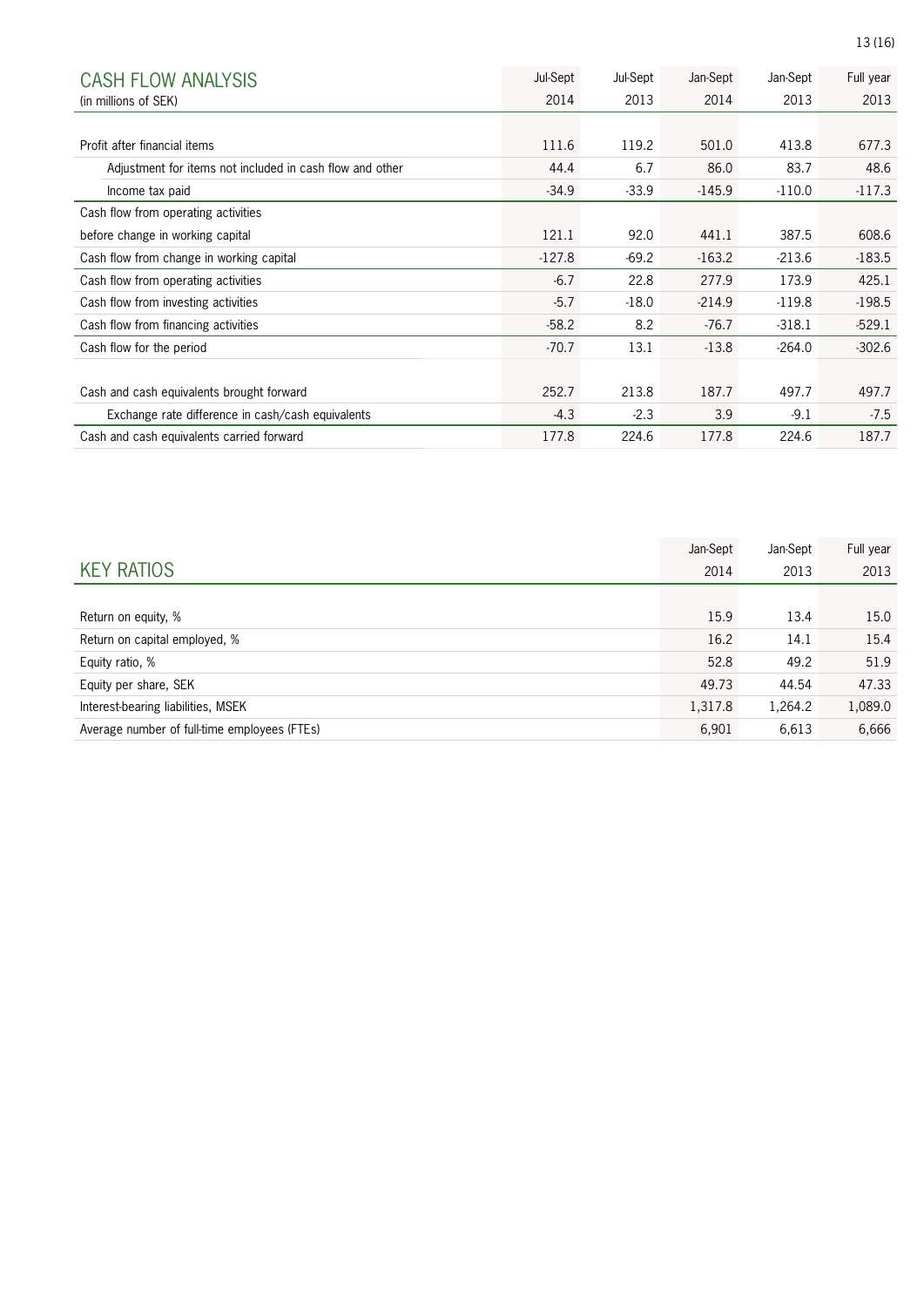# QUARTERLY INFORMATION BY DIVISION

| Net sales               |         |         | 2013    |         |           |         |                | 2014    |  |
|-------------------------|---------|---------|---------|---------|-----------|---------|----------------|---------|--|
| (in millions of SEK)    | Q1      | Q2      | Q3      | Q4      | Full year | Q1      | Q <sub>2</sub> | Q3      |  |
|                         |         |         |         |         |           |         |                |         |  |
| Industry                | 575.4   | 605.7   | 500.0   | 672.4   | 2,353.5   | 698.0   | 714.2          | 561.7   |  |
| Infrastructure          | 595.6   | 615.5   | 491.3   | 703.9   | 2.406.4   | 689.9   | 699.2          | 580.6   |  |
| International           | 331.1   | 302.0   | 293.9   | 297.8   | 1.224.9   | 249.1   | 263.2          | 244.4   |  |
| Technology              | 650.3   | 652.1   | 526.1   | 694.0   | 2.522.6   | 689.8   | 668.9          | 534.0   |  |
| Group wide/eliminations | $-27.5$ | $-23.8$ | $-41.8$ | $-77.2$ | $-170.3$  | $-51.1$ | $-64.9$        | $-47.8$ |  |
| Total                   | 2.125.0 | 2.151.6 | 1,769.6 | 2,290.7 | 8,337.0   | 2,275.7 | 2,280.7        | 1,873.0 |  |
|                         |         |         |         |         |           |         |                |         |  |

|         |                | 2013    |       | 2014      |         |                |         |  |
|---------|----------------|---------|-------|-----------|---------|----------------|---------|--|
| Q1      | Q <sub>2</sub> | Q3      | Q4    | Full year | Q1      | Q <sub>2</sub> | Q3      |  |
|         |                |         |       |           |         |                |         |  |
| 46.0    | 68.5           | 46.5    | 80.7  | 241.6     | 70.5    | 75.9           | 53.5    |  |
| 82.6    | 82.1           | 46.2    | 84.7  | 295.7     | 81.8    | 86.9           | 46.3    |  |
| 8.0     | 22.9           | 22.5    | 20.1  | 73.5      | 10.0    | 8.6            | 14.3    |  |
| 55.9    | 45.5           | 29.8    | 59.3  | 190.4     | 59.2    | 51.2           | 26.8    |  |
| $-26.6$ | $-66.1$        | $-14.9$ | 28.9  | $-78.8$   | $-21.2$ | $-15.3$        | $-20.9$ |  |
| 165.8   | 152.9          | 130.1   | 273.6 | 722.5     | 200.3   | 207.2          | 120.1   |  |
|         |                |         |       |           |         |                |         |  |

| Operating margin |      |      | 2014 |      |           |      |      |     |
|------------------|------|------|------|------|-----------|------|------|-----|
| $(\%)$           | Q1   | Q2   | Q3   | Q4   | Full year | Q1   | 02   | Q3  |
|                  |      |      |      |      |           |      |      |     |
| Industry         | 8.0  | 11.3 | 9.3  | 12.0 | 10.3      | 10.1 | 10.6 | 9.5 |
| Infrastructure   | 13.9 | 13.3 | 9.4  | 12.0 | 12.3      | 11.9 | 12.4 | 8.0 |
| International    | 2.4  | 7.6  | 7.7  | 6.7  | 6.0       | 4.0  | 3.3  | 5.9 |
| Technology       | 8.6  | 7.0  | 5.7  | 8.5  | 7.5       | 8.6  | 7.6  | 5.0 |
| Total            | 7.8  | 7.1  | 7.4  | 11.9 | 8.7       | 8.8  | 9.1  | 6.4 |

| <b>Employees</b> |       |                | 2013  |       |           |       |                |       |  |
|------------------|-------|----------------|-------|-------|-----------|-------|----------------|-------|--|
| (FTEs)           | Q1    | Q <sub>2</sub> | Q3    | Q4    | Full year | Q1    | Q <sub>2</sub> | Q3    |  |
|                  |       |                |       |       |           |       |                |       |  |
| Industry         | 1,821 | 1,878          | 1,832 | 1,901 | 1,857     | 2,030 | 2,043          | 2,009 |  |
| Infrastructure   | 1,602 | 1,712          | 1,726 | 1,843 | 1,720     | 1,892 | 1,902          | 1,903 |  |
| International    | 1,132 | 1,141          | 1,105 | 1,115 | 1,123     | 1,140 | 1,162          | 798   |  |
| Technology       | 1,911 | 1,883          | 1,851 | 1,886 | 1,882     | 1,861 | 1,855          | 1,825 |  |
| ÅF AB            | 87    | 77             | 83    | 81    | 83        | 101   | 101            | 107   |  |
| Total            | 6,554 | 6,691          | 6,598 | 6,825 | 6,666     | 7,023 | 7,062          | 6,641 |  |
|                  |       |                |       |       |           |       |                |       |  |
|                  |       |                |       |       |           |       |                |       |  |

| Number of working days |    |    | 2013 |    |           |    |    | 2014 |          |           |
|------------------------|----|----|------|----|-----------|----|----|------|----------|-----------|
|                        |    | 02 | 03   | 04 | Full year | 01 | 02 | Q3   | 04       | Full year |
| Sweden only            | 62 | 60 | 66   | 61 | 249       | 62 | 59 | 66   | 61       | 248       |
| All countries          | 61 | 60 | 66   | 61 | 248       | 62 | 59 | 66   | $62^{1}$ | $249^{1}$ |
|                        |    |    |      |    |           |    |    |      |          |           |

 $1)$  Estimated weighted average.

The historical figures above are adjusted based on changes in accounting principles regarding segment reporting, see page 9.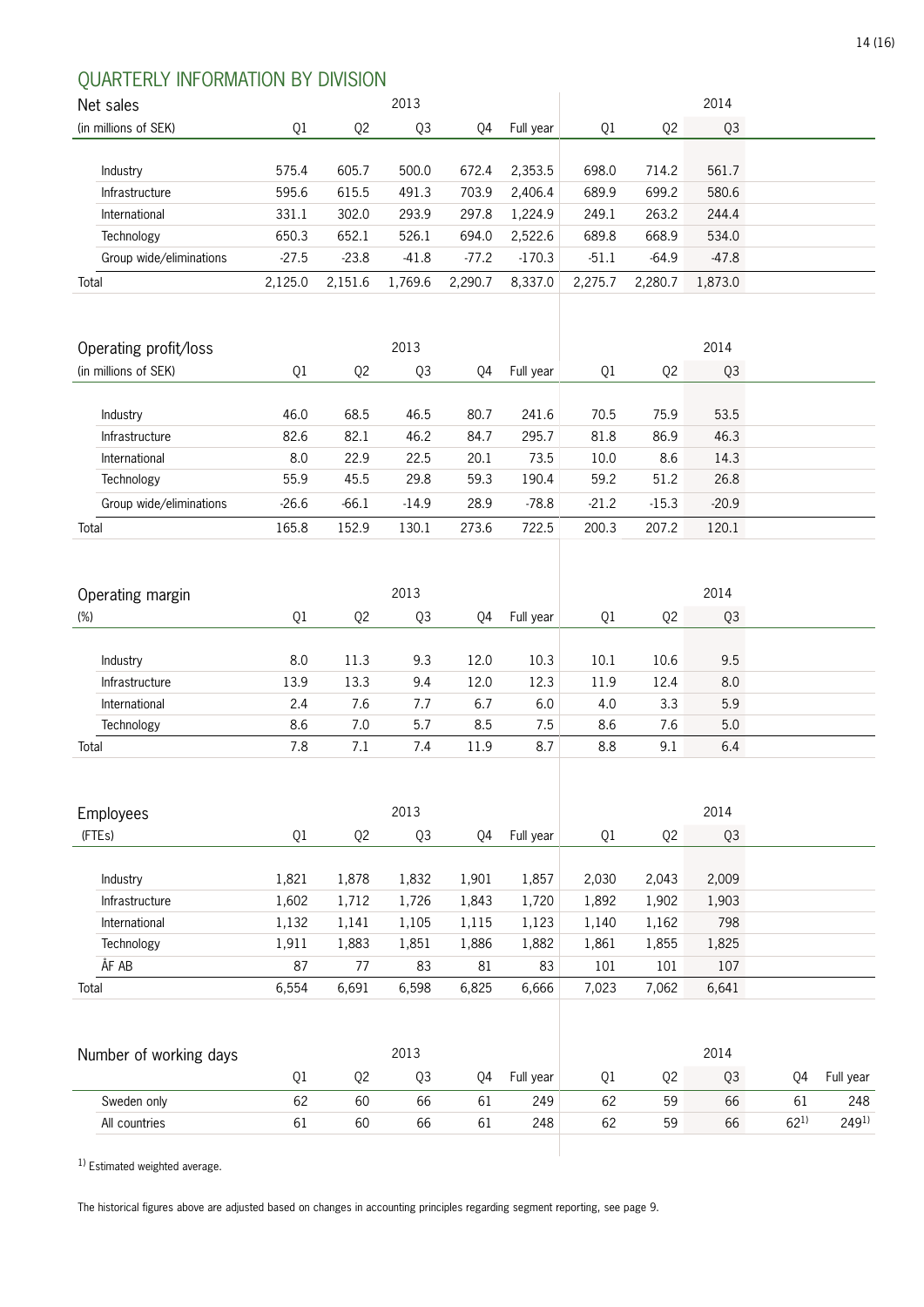#### 15 (16)

## ACQUIRED COMPANIES' NET ASSETS AT TIME OF ACQUISITION

| (in millions of SEK)                                   | Jan-Sept |
|--------------------------------------------------------|----------|
| Date of acquisition                                    | 2014     |
|                                                        |          |
|                                                        |          |
| Intangible non-current assets                          | 0.1      |
| Tangible non-current assets                            | 1.0      |
| Accounts receivable and other receivables              | 48.8     |
| Cash equivalents                                       | 33.0     |
| Accounts payable and other liabilities                 | $-49.9$  |
|                                                        |          |
| Net identifiable assets and liabilities                | 33.0     |
|                                                        |          |
| Goodwill                                               | 111.4    |
| Fair value adjustment intangible assets                | 6.3      |
| Fair value adjustment non-current provisions           | $-1.6$   |
|                                                        |          |
| Purchase price incl estimated additional consideration | 149.2    |
| Transaction costs                                      | 2.5      |
| Deduct:                                                |          |
| Cash (acquired)                                        | 33.0     |
| Estimated additional consideration                     | 51.9     |
|                                                        |          |
| Net outflow of cash                                    | 66.8     |

The acquisition analyses are preliminary as the assets in the companies acquired have not been definitively analysed. In the case of the above acquisitions, the purchase price has been greater than the assets recognised in the companies acquired and, as a result, the acquisition analyses have created intangible assets. As the acquisition of a consulting business involves, in the first instance, the acquisition of human capital in the form of the skills and expertise of the workforce, the greater part of the intangible assets in the companies acquired is attributable to goodwill.

The acquisitions refer to ES-KONSULT Energi och Säkerhet AB in Sweden, Xact Consultance AS in Norway and some smaller acquisitions of business operations in Sweden and Norway.